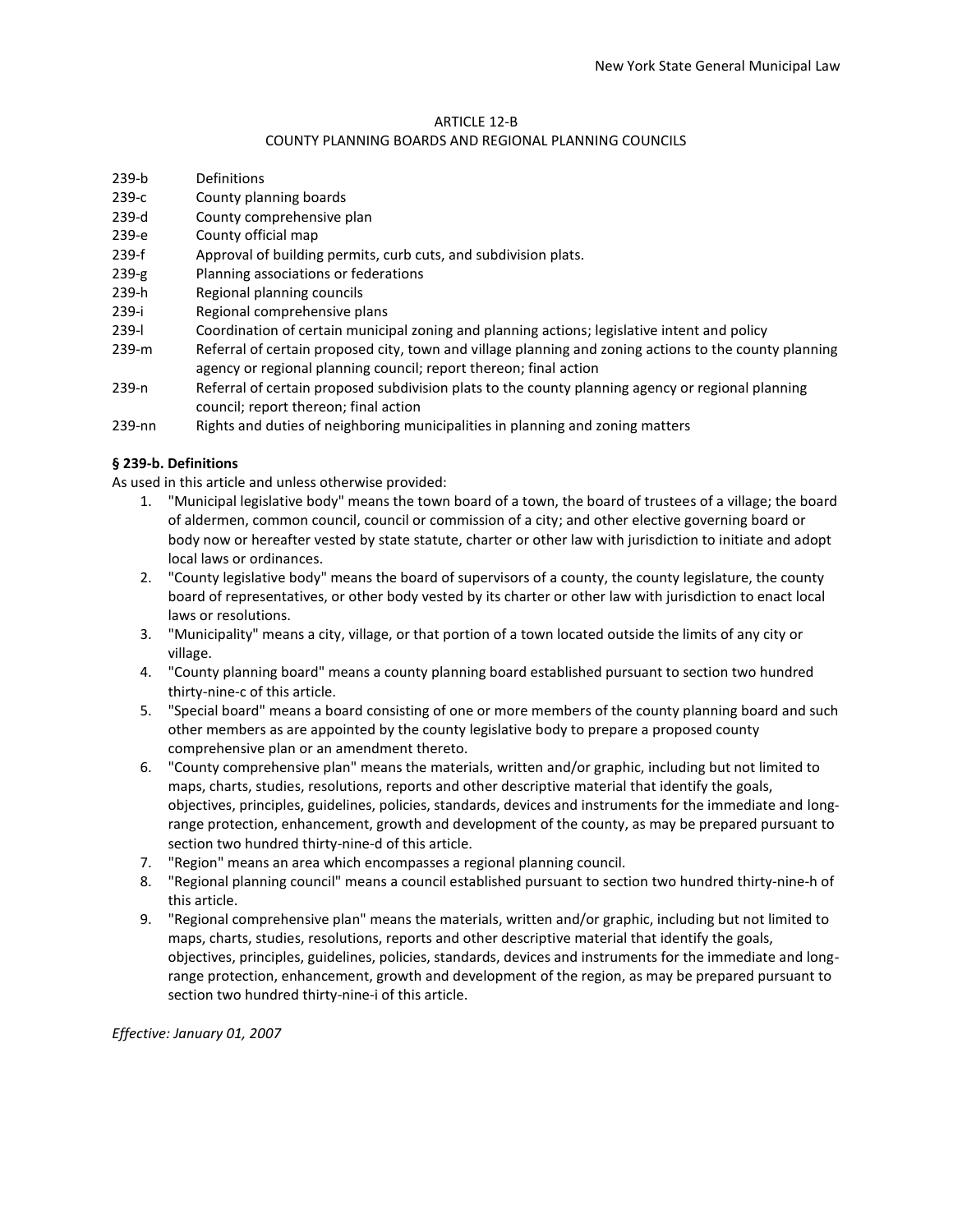#### **§ 239-c. County planning boards**

- 1. Legislative findings and intent. The legislature hereby finds and determines that:
	- (a) significant decisions and actions affecting the immediate and long-range protection, enhancement, growth and development of the state and its communities are made by county planning boards.
	- (b) county planning boards serve as an important resource to the state and its localities, helping to establish productive linkages between communities as well as with state and federal agencies.
	- (c) through comprehensive planning and special studies, county planning boards focus on opportunities and issues best handled at a county-wide scale.
	- (d) the development of a county comprehensive plan can foster cooperation among governmental agencies in the planning and implementation of capital projects. Similarly, county comprehensive plans can promote intermunicipal cooperation in the provision of public services.
	- (e) citizen participation is essential to the design and implementation of a county comprehensive plan.
	- (f) the great diversity of resources and conditions that exist within and among counties requires consideration of such factors by county planning boards.
	- (g) it is the intent of the legislature therefore, to provide a permissive and flexible framework within which county planning boards can perform their power and duties.
- 1-a. Alternate members of county planning boards.
	- (a) A county legislative body may, by local law or as a part of the local law creating the county planning board, establish alternate planning board member positions for purposes of substituting for a member in the event such member is unable to participate because of a conflict of interest. Alternate members of the county planning board shall be appointed by resolution of the county legislative body, for terms established by such legislative body.
	- (b) The chairperson of the planning board may designate an alternate member to substitute for a member when such member is unable to participate because of a conflict of interest on an application or matter before the board. When so designated, the alternate member shall possess all the powers and responsibilities of such member of the board. Such designation shall be entered into the minutes of the initial planning board meeting at which the substitution is made.
	- (c) All provisions of this section relating to county planning board member training and continuing education, attendance, conflict of interest, compensation, eligibility, vacancy in office, removal, and service on other boards, shall also apply to alternate members.
- 2. Establishment of county planning board.
	- (a) Creation. In the absence of a county administrative code or county charter which may otherwise provide for the creation of a county planning board, the county legislative body alone, or in collaboration with the legislative bodies of the municipalities in such county may establish a county planning board.
	- (b) Membership. Members and officers of such board shall be selected in a number and manner determined by the county legislative body. In making such appointments, the county legislative body shall include members from a broad cross section of interests within the county. Consideration should also be given to securing representation by population size, geographic location and type of municipality. The terms of membership as well as the filling of vacancies on such board shall be determined by the county legislative body. The county legislative body may provide for the appointment of individuals to serve as ex-officio members of the county planning board. Said ex-officio members or their designees may participate in the deliberations of the county planning board, but shall not have voting privileges.
	- (c) Membership of elected or appointed officials. No person shall be precluded from serving as a member of a county planning board, as appointed by the county legislative body pursuant to this section, because such member is an elected or appointed official of the county or a municipality. A member of a county planning board shall excuse himself or herself from any deliberation or vote relating to a matter or proposal before such county planning board which is or has been the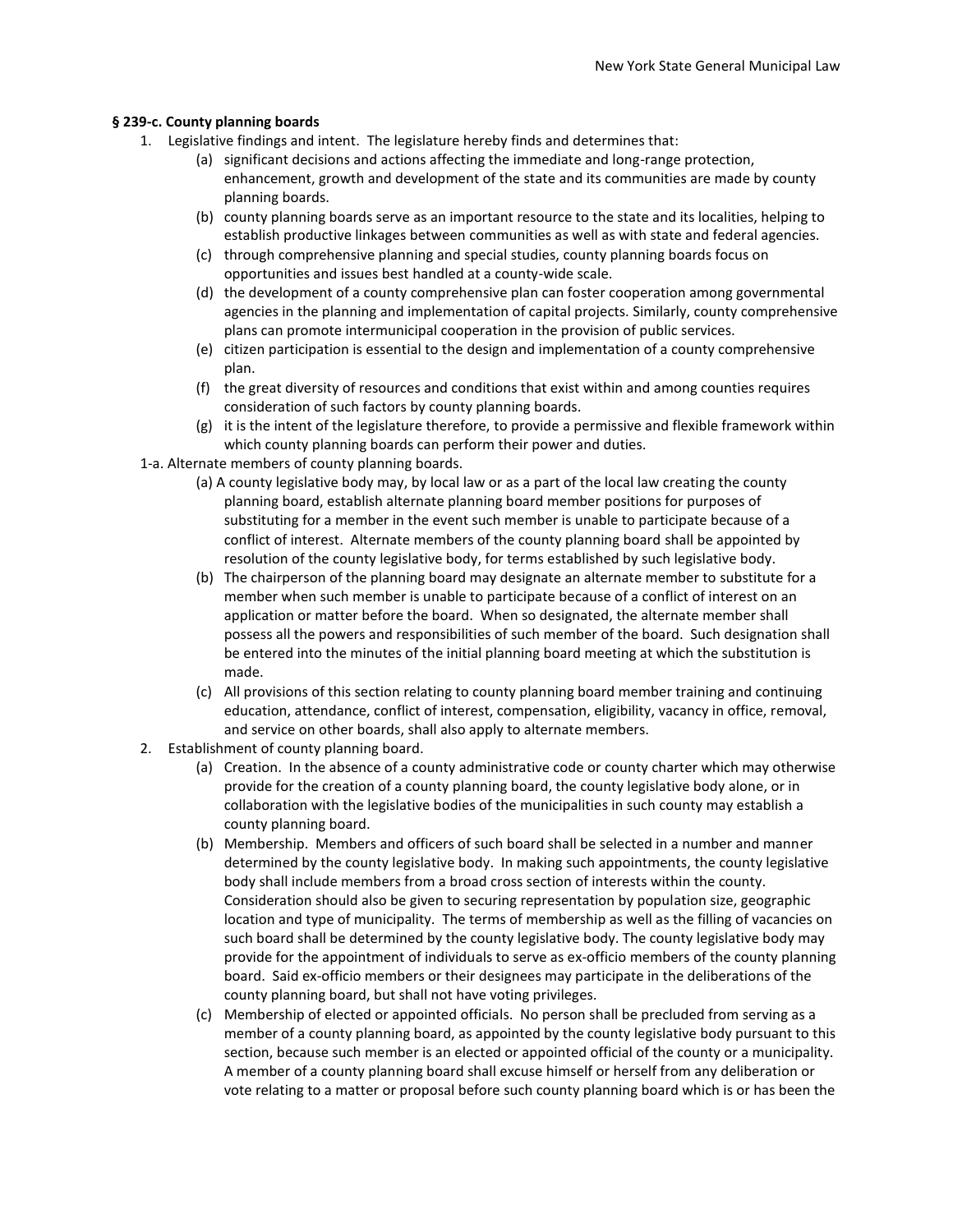subject of a proposal, application or vote before the municipal board of which he or she is a member.

- (d) Training and attendance requirements.
	- (i) Each member of a county planning board shall complete, at a minimum, four hours of training each year designed to enable such members to more effectively carry out their duties. Training received by a member in excess of four hours in any one year may be carried over by the member into succeeding years in order to meet the requirements of this paragraph. Such training shall be approved by the county and may include, but not be limited to, training provided by a regional or county planning office or commission, county planning federation, state agency, statewide municipal association, college or other similar entity. Training may be provided in a variety of formats, including but not limited to, electronic media, video, distance learning and traditional classroom training.
	- (ii) To be eligible for reappointment to such board, such member shall have completed the training promoted by the county pursuant to this paragraph.
	- (iii) The training required by this paragraph may be waived or modified by the county when, in the judgment of the governing board, it is in the best interest of the county to do so.
	- (iv) No decision of a county planning board shall be voided or declared invalid because of a failure to comply with this paragraph.
- (e) Member reimbursement. The members of such county planning board shall receive no salary or compensation for their services as members of such board but may be reimbursed for authorized, actual and necessary travel and expenditures.
- (f) Removal of members. The county legislative body may remove any member of such planning board for cause, and may provide by resolution for removal of any planning board member for non-compliance with minimum requirements relating to meeting attendance and training as established by the county legislative body by resolution.
- (g) By-laws. The county planning board shall adopt by-laws governing its operation, which shall be approved by the county legislative body and shall keep a record of its resolutions, transactions, findings and determinations, which record shall be a public record.
- (h) Appropriation; expenses. The county legislative body and municipal legislative bodies may, in their discretion, appropriate and raise by taxation, money for the expenses of such county planning board. Such bodies shall not be charged for any expense incurred by such board except pursuant to such appropriation. The county planning board shall have the power and authority to employ staff, consultants and other experts and to pay for their services, and to provide for such other expenses as may be necessary and proper, not to exceed the appropriation that may be made therefore by the county legislative body for such county planning board.
	- (i) Authority to receive and expend funds. In furtherance of the purposes of this article, the county planning board may receive and expend public funds and grants from private foundations or agencies and may apply for and accept grants from the federal government or the state government and enter into contracts for and agree to accept such grants, donations or subsidies in accordance with such reasonable conditions and requirements as may be imposed thereon.
- 3. County planning board powers and duties.
	- (a) Review of certain municipal planning and zoning actions. The county legislative body may, by resolution, authorize the county planning board to conduct reviews of certain classes of planning and zoning actions by a city, town or village within such county pursuant to sections two hundred thirty-nine-l and two hundred thirty-nine-m of this article, and to review certain subdivision plats pursuant to section two hundred thirty-nine-n of this article.
	- (b) County comprehensive plan. The county legislative body may request the county planning board to assist in the preparation of a county comprehensive plan and amendments thereto pursuant to section two hundred thirty-nine-d of this article.
	- (c) County official map. The county legislative body may request the county planning board to prepare a county official map and amendments thereto pursuant to section two hundred thirtynine-e of this article.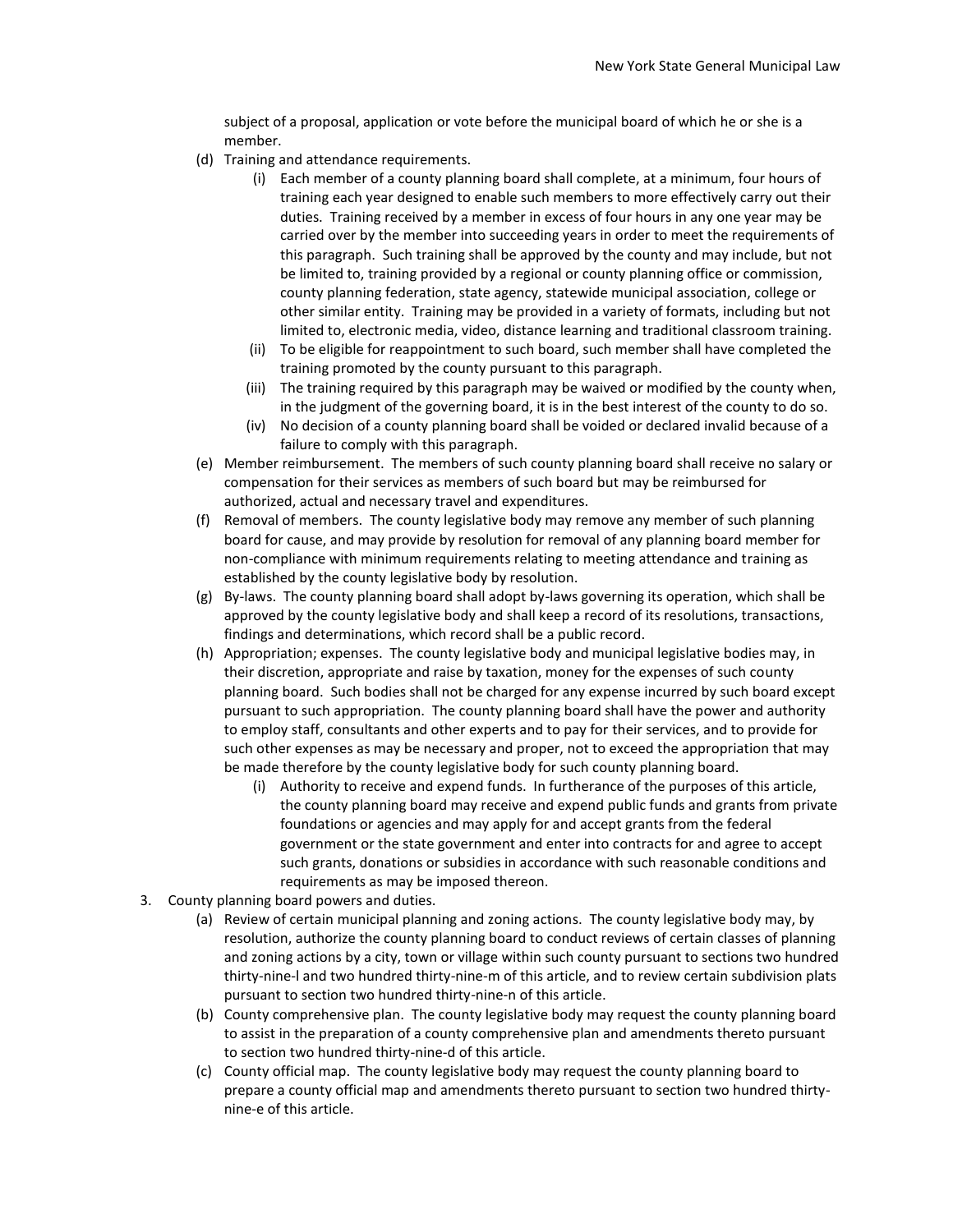- (d) County studies. The county planning board may undertake studies relevant to the future growth, development, and protection of the county and municipalities therein, including studies in support of a county comprehensive plan.
- (e) Local studies. The county planning board may assist a city, town, or village in the study of ways to obtain economy, efficiency and quality in the planning and provision of municipal services.
- (f) Collection and distribution of information. The county planning board may collect and distribute information relative to county or municipal planning and zoning in such county. Upon request from the county or a municipality the planning board may recommend to the legislative body of the county or such municipalities whose jurisdictions are served by the county planning board a comprehensive plan which shall designate suitable areas to be zoned for land uses, taking into consideration, but not limited to, such factors as existing and projected highways, parks, open spaces, parkways, public works, public utilities, public transportation terminals and facilities, population trends, topography and geologic structure.
- (g) Local technical assistance. The county planning board may furnish such technical services as a municipality within the county may request. Such services may include, but not be limited to assistance with planning and land use functions, use of geographic information systems, infrastructure development, as well as inter-municipal services delivery, and may be provided directly by the county planning board or in coordination with other county departments or agencies. The charges, if any, to be made for such services shall be established by the county legislative body.
- (h) Highway construction. Before the final approval of any plan involving the construction or reconstruction of any state or county highway, with or without federal aid, the county planning board shall be given an opportunity to examine such plans and offer suggestions with respect thereto. This paragraph shall in no manner be construed as nullifying or contravening the final approval of the commissioner of transportation.
- 4. Annual report. The county planning board shall submit an annual report to the county legislative body and include in such report topics that are required in the by-laws of the county planning board.
- 5. Voting requirements. Every motion or resolution of a county planning board shall require for its adoption the affirmative vote of a majority of all the members of the county planning board.

### **§ 239-d. County comprehensive plan**

- 1. Content. The county comprehensive plan may include but shall not be limited to the following topics at the level of detail adapted to the special requirements of the county:
	- (a) General statements of goals, objectives, principles, policies, and standards upon which proposals for the immediate and long-range protection, enhancement, growth and development of the county are based;
	- (b) Consideration of regional needs and the official plans of other governmental units and agencies within the county;
	- (c) The existing and proposed location and intensity of land uses;
	- (d) Consideration of agricultural uses, historic and cultural resources, coastal and natural and scenic resources and sensitive environmental areas;
	- (e) Consideration of population, demographic and socio-economic trends and future projections;
	- (f) The location and types of transportation facilities, including the reuse of abandoned transportation facilities;
	- (g) Existing and proposed general location of public and private utilities and infrastructure;
	- (h) Existing housing resources and future housing needs, including affordable housing;
	- (i) The present and future general location of educational and cultural facilities, historic sites, health facilities, and facilities for emergency services;
	- (j) Existing and proposed recreation facilities and parkland;
	- (k) The present and potential future general location of commercial and industrial facilities;
	- (l) Specific policies and strategies for improving the county economy in coordination with other plan topics;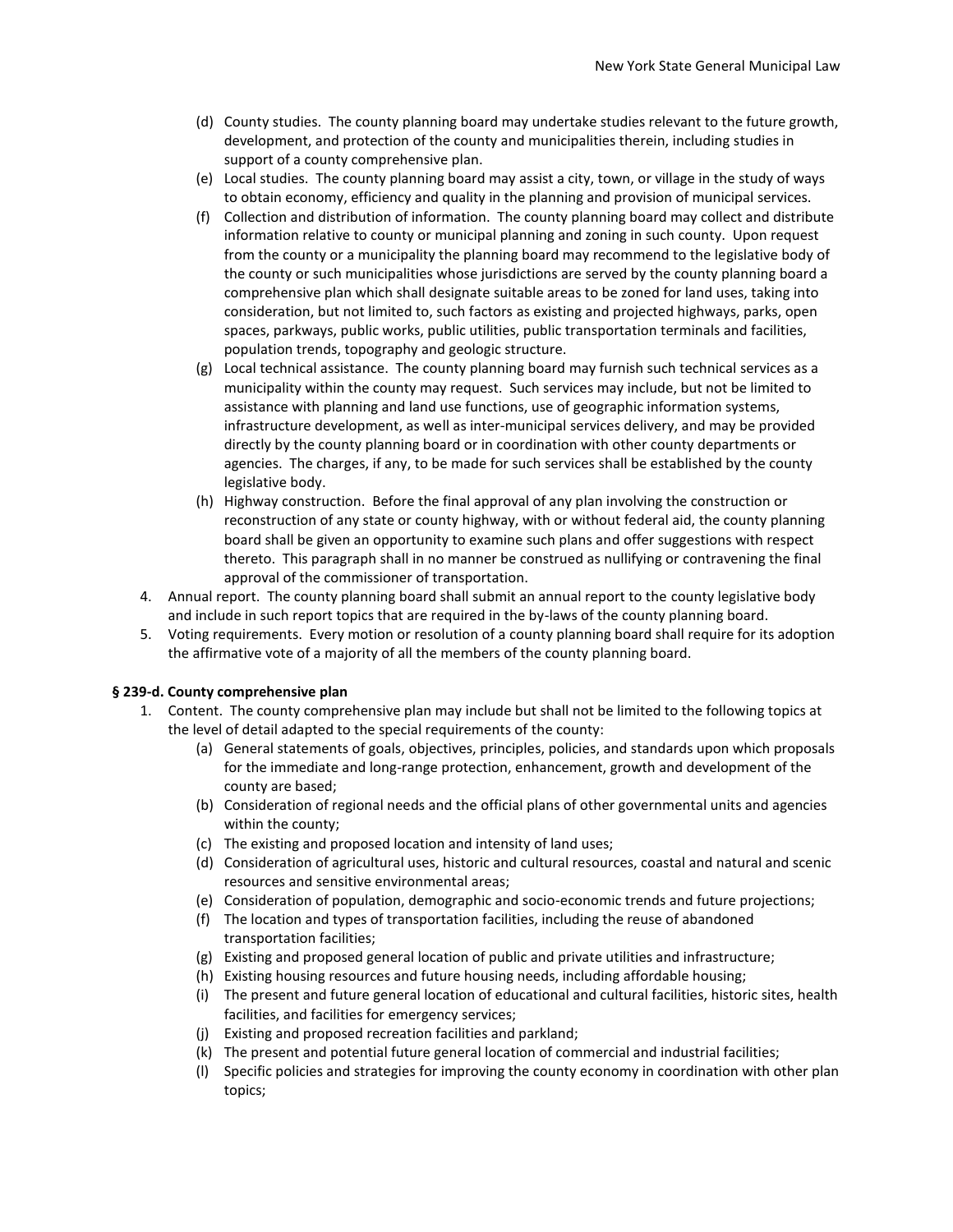- (m) Proposed measures, programs, devices, and instruments to implement the goals and objectives of the various topics within the county comprehensive plan;
- (n) All or part of the plan of another public agency;
- (o) Any and all other items which are consistent with the protection, enhancement, orderly growth and development of the county; and
- (p) Consideration of cumulative impacts of development, and other issues which promote compliance with the state environmental quality review act under article eight of the environmental conservation law and its implementing regulations.
- 2. Preparation. The county legislative body, or by resolution of such body the planning board or a special board, may prepare a proposed county comprehensive plan and amendments thereto. In the event the planning board or special board is directed to prepare a proposed comprehensive plan or amendment thereto, such board shall, by resolution, recommend such proposed plan or amendment to the county legislative body.
- 3. Environmental review. A county comprehensive plan and any amendments thereto shall be subject to the provisions of the state environmental quality review act under article eight of the environmental conservation law and its implementing regulations. A county comprehensive plan may be designed to also serve as, or be accompanied by, a generic environmental impact statement pursuant to the state environmental quality review act statute and regulations. No further compliance with such law is required for subsequent site specific county actions that are in conformance with the thresholds established for such county actions in the generic environmental impact statements and its findings.
- 4. Agricultural review and coordination. A county comprehensive plan and any amendments thereto for a county containing all or part of an agricultural district or lands receiving agricultural assessments within its jurisdiction, shall continue to be subject to the provisions of article twenty-five-AA of the agriculture and markets law relating to the enactment and administration of local laws, ordinances, rules or regulations. A newly adopted or amended county comprehensive plan shall take into consideration applicable county agricultural and farmland protection plans as created under article twenty-five-AAA of the agriculture and markets law.
- 5. Referrals. The county legislative body shall, prior to adoption, refer the proposed county comprehensive plan or any amendment thereto to the county and regional planning boards as well as to the legislative bodies and to the planning boards of each municipality within the county for review and recommendation.
- 6. Public hearings; notice.
	- (a) Prior to adopting or amending a county comprehensive plan, the county legislative body shall hold one or more hearings on such proposed plan or amendments thereto.
	- (b) Where a special board prepares the proposed county comprehensive plan the county legislative body shall, within ninety days of receiving the special board's recommendations on such proposed plan or amendment, and prior to the adoption of the plan or amendment, hold a public hearing on such proposed plan or amendment.
	- (c) Notice of a public hearing shall be published in a newspaper of general circulation in the county at least ten calendar days in advance of the hearing. Notice shall also be mailed to the chief executive officer and the chairperson of the planning board of each municipality at least ten days before such hearing. Representatives of the regional or county planning board, the commissioner of transportation or his or her representative, county departments, municipalities, citizens and other interested parties shall be given the opportunity to be heard.
- 7. Adoption. The county legislative body may adopt by resolution a county comprehensive plan or any amendment thereto.
- 8. Filing of adopted county comprehensive plan. The adopted county comprehensive plan and any amendments thereto shall be filed in the office of the county clerk or register and a copy thereof filed in the office of the county planning board, with the secretary of state, as well as with the clerk of each municipality within the county.
- 9. Effect of adoption.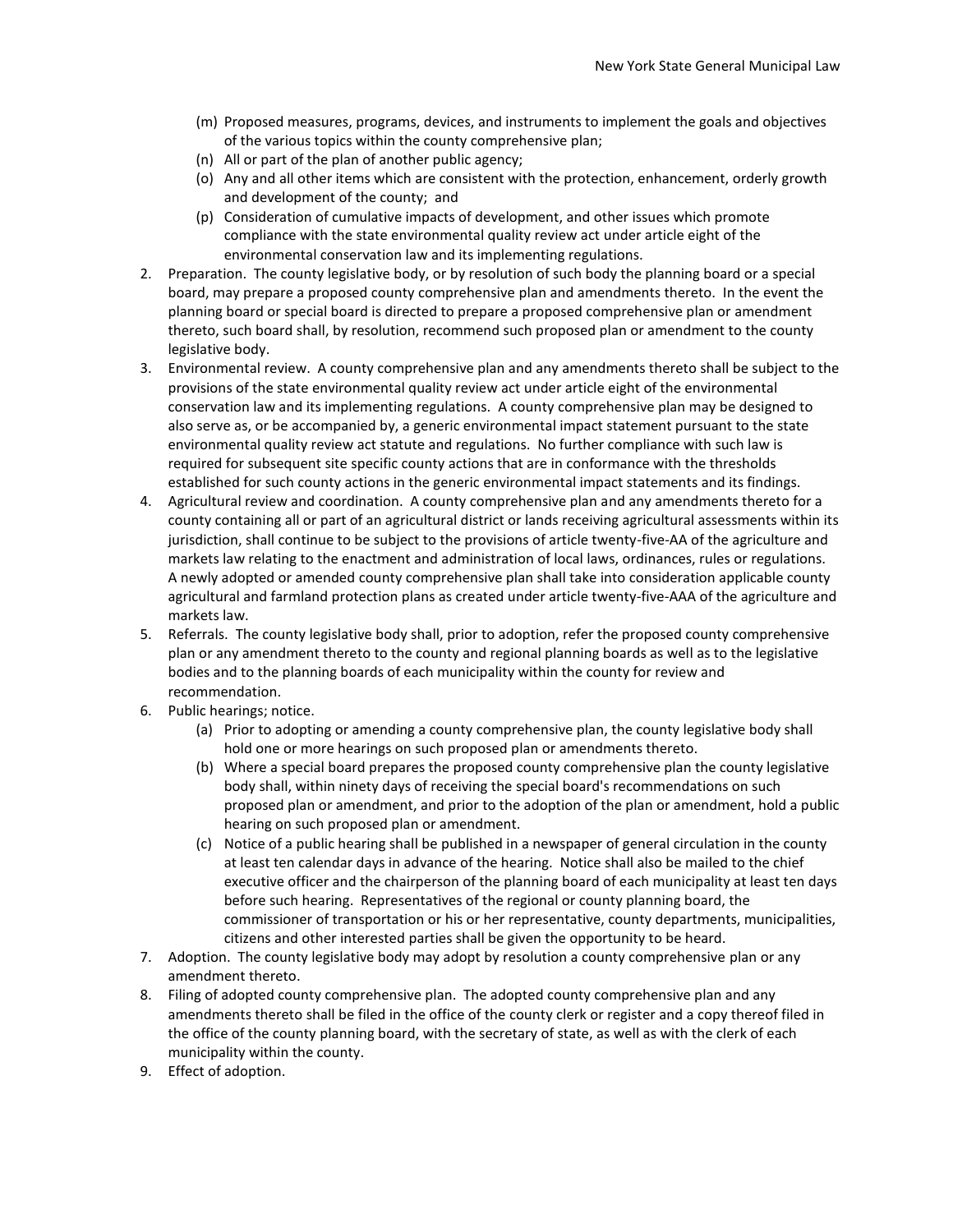- (a) All county land acquisitions and public improvements, including those identified in the county official map adopted or amended pursuant to this article, shall be in accordance with a county comprehensive plan, if one exists.
- (b) All plans for capital projects of a municipality or state governmental agency on land included in the county comprehensive plan adopted pursuant to this section shall take such plan into consideration.
- 10. Periodic review. The county legislative body shall provide, as a component of such proposed county comprehensive plan, the maximum intervals at which the adopted plan shall be reviewed.

# **§ 239-e. County official map**

- 1. Legislative intent. It is the general intent of this section and section two hundred nine-f of this chapter to enable counties to utilize certain regulatory powers which are essential for providing for orderly growth and development, for affording adequate facilities for the safe, convenient, and efficient means for traffic circulation including the vehicular movement of goods, for protecting the public against flood damage, and for providing needed space for public development. Such purposes are declared to be in promotion of the safety, convenience, and general welfare of the community.
- 2. Purpose. The county legislative body may adopt an official map in order to facilitate the planning and development of roads and drainage systems and sites for public development. County official maps shall be designed to assist in the protection of rights-of-way that will be needed for widened, realigned or new roads; protect drainage systems; and protect sites for public development. Such county official map shall serve as a basis for the adoption and administration of regulations for the control of development along or otherwise related to roads, drainage channels and sites for public development.
- 3. Content. The county official map shall show existing and proposed rights-of-way for drainage systems and for county roads as established pursuant to article six of the highway law. Such map shall be consistent with any county comprehensive plan adopted or amended pursuant to this article. In counties where the county legislative body has adopted such county comprehensive plan, the official map may also include: rights-of-way required for any proposed transportation network; and sites for any proposed county, state or federal development facilities, including parks, drainage courses, water courses, and public buildings. No state or federal development facility shall be included, RESUBMIapproved by the appropriate state or federal agency.
- 4. Adoption, amendment. After the conduct of a public hearing, as hereinafter provided, the county legislative body may adopt an official map covering the entire county, or portions thereof, and amend such map whenever it may deem it to be in the public interest.
	- (a) Notice, hearing. A public hearing shall be held on any proposed adoption of, or amendment to, the official county map. Notice of such hearing shall be published at least ten days prior to such hearing in a newspaper of general circulation in the county. Written notice shall be given to the appropriate state or federal agency for the development facilities affected.
	- (b) Referral to county planning board. Prior to adopting or amending a county official map, the county legislative body shall refer such proposed change to the county planning board, if any, and the county superintendent of highways or commissioner of public works for report thereon within thirty days of such reference.
	- (c) Referral to municipalities. The county legislative body shall refer such proposed amendment to the legislative body and planning board of each municipality within the county, which may report thereon to the county legislative body and to the county planning board. If the municipal legislative body disapproves by resolution such proposed amendment, the county legislative body may not so amend the official map except by a two-thirds vote of said body. In counties where the county legislative body has adopted a county comprehensive plan, the county legislative body may change the official map by a majority vote notwithstanding such municipal disapproval so long as the change is in accordance with the county comprehensive plan.
- 5. Effect.
	- (b) The official county map shall be final and conclusive with respect to the location, width and dimensions of all rights-of-way and sites as shown thereon. The county official map shall be deemed to be in addition to, or an amendment of, the official map of any municipality. If a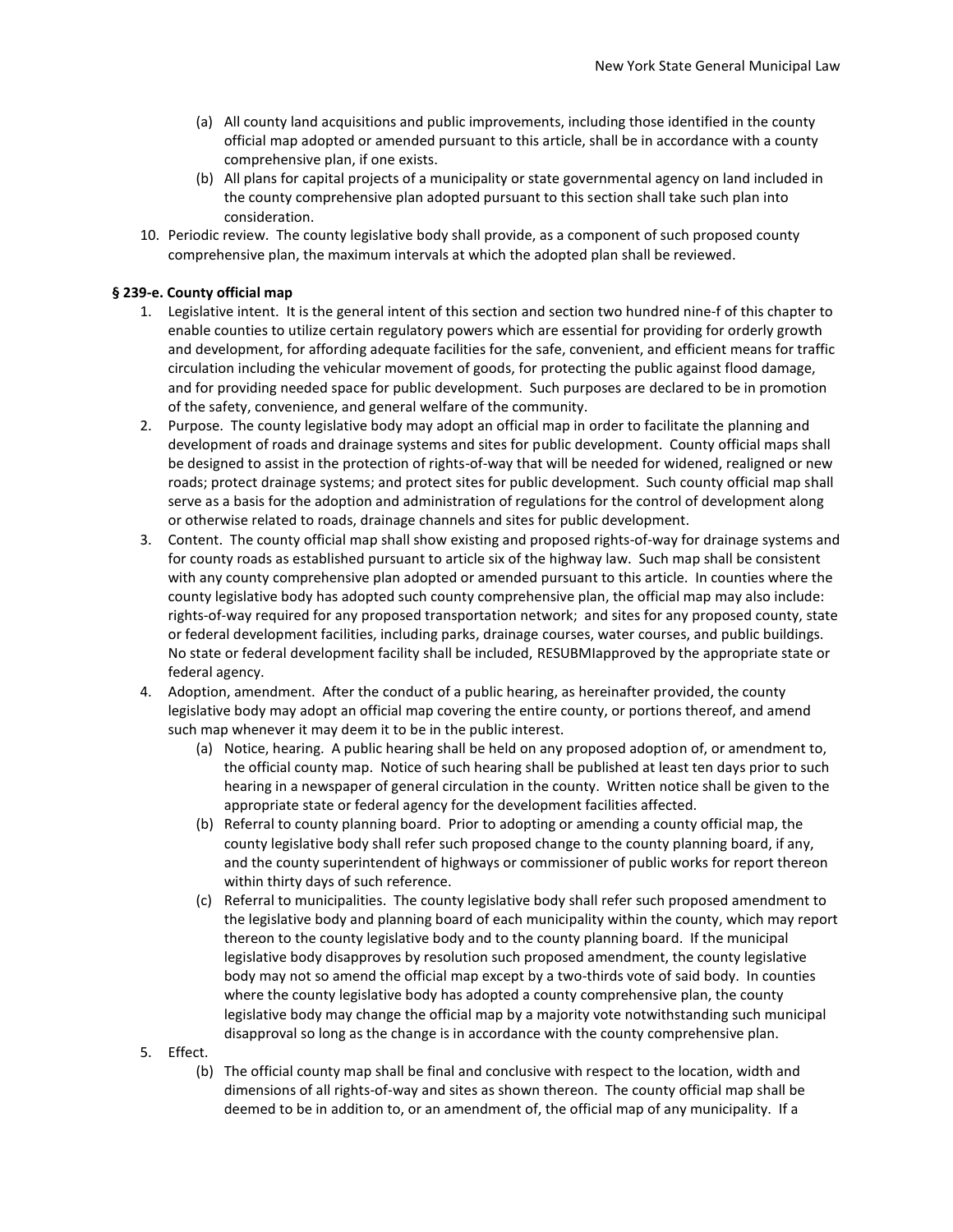municipality does not have an official map, the county official map as it affects such municipality shall be considered to be the official map of such municipality, and all provisions of law applying to municipal official maps shall be applicable in the case of county official maps where they affect municipalities. The adoption of a county official map shall in no way supersede or otherwise substitute for highway maps or procedures adopted pursuant to the state highway law. No permit shall be issued for any building in any right-of-way or site, shown or laid out on a county official map, except in accord with the appeal procedures herein.

- (c) All county land acquisitions and public improvements shall be in accordance with the county map and any comprehensive plan adopted or amended pursuant to this article.
- 6. Filing. Certified copies of such county official map and all amendments thereto shall be sent to each municipality, the secretary of state, and appropriate state and federal agencies affected, within ten days of the date of adoption.
- 7. Appeals. If the land within a right-of-way or site shown or laid out on the county official map is not yielding a fair return on its value to the owner, the owner may appeal to the zoning board of appeals, if any, or other board established by the municipality in which the land is situated to issue variances or make exceptions in zoning regulations.
	- (a) Notice, hearing. Notice of a public hearing on such appeal shall be published in a newspaper of general circulation in the municipality at least ten days prior to such hearing. Notice of such hearing shall also be given at least ten days in advance by a registered letter to the superintendent of highways or commissioner of public works, to the clerk of the county legislative body, and to the county planning board and those state and federal agencies affected.
	- (b) Conditions. The zoning board of appeals or other board authorized by the municipal legislative body to issue building permits shall, by the vote of two-thirds of its members in accordance with the provisions of section two hundred thirty-nine-f of this article, have the power to grant a permit for a building in such right-of-way or site which will as little as practicable increase the cost of acquiring such right-of-way or site or tend to cause a change of the county official map. Such board may impose reasonable requirements as a condition of granting such permit, which requirements shall inure to the benefit of the county and of the municipality in which such building is located.
	- (c) Court review. Any person or persons, jointly or severally aggrieved by any decision of the board of appeals or other board authorized by the municipal legislative body to issue building permits may apply to the supreme court for review by a proceeding under article seventy-eight of the civil practice law and rules. Such appeal shall be taken in the same manner and pursuant to the same provisions as appeals from the decisions of such zoning board of appeals or other authorized board.

### **§ 239-f. Approval of building permits, curb cuts, and subdivision plats**

- 1. Rules and regulations. The county superintendent of highways or the commissioner of public works in cooperation with the county planning board as well as the county building inspector, if any, shall promulgate rules and regulations governing the approval of building permits and curb cuts relating to elements contained in the county official map, including provision for direct application to him or her by prospective builders or by persons desiring to secure access to existing or proposed rights-of-way or to alter existing means of access. Any approval of such application shall be subject to all the provisions of law pertaining to the municipality affected.
- 2. Procedure. No subdivision plat or building permit shall be issued or approved by any municipality when there are proposed structures, proposed new streets, or proposed buildings which shall have frontage on, access to, or be otherwise directly related to any existing or proposed right-of-way or site shown on the county official map, except in accord with the following procedures.
	- (a) Notification.
		- (i) Upon receipt of an application for approval of a subdivision plat, the clerk of the municipal planning board shall notify the county planning board and the county superintendent of highways or commissioner of public works.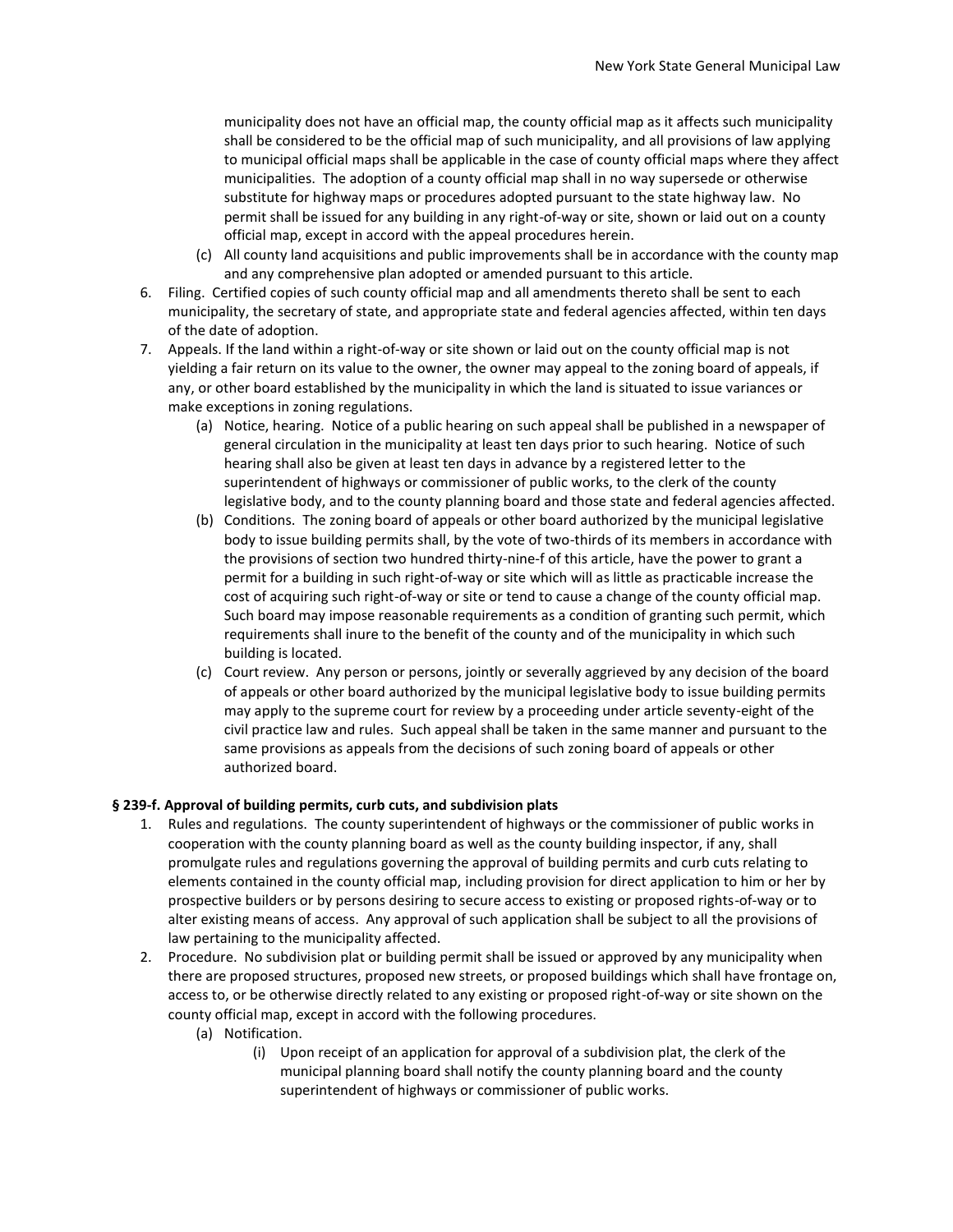- (ii) Upon receipt of an application for a building permit the municipal building inspector or other authorized municipal official shall notify county officials. The county superintendent of highways or commissioner of public works shall notify appropriate state or federal agencies affected. Such state and federal agencies shall have ten working days in which to file their objections to an application for a building permit.
- (b) Report.
	- (i) The county planning board shall review a subdivision application insofar as proposed structures or new streets may be related to any existing or proposed right-of-way or site shown on the county official map. Within ten working days of receipt of notification of a subdivision plat application, the county planning board shall report to the municipality on its approval, disapproval, or approval subject to stated conditions.
	- (ii) The county superintendent of highways or commissioner of public works shall review an application for a building permit insofar as proposed building, including curb cuts or other means of access, may be related to any existing or proposed right-of-way or site shown on the county official map. Within ten working days of receipt of a building permit application the county superintendent of highways or commissioner of public works may consult with the county planning board and shall report to the municipality on his or her approval, disapproval, or approval subject to stated conditions. If such superintendent or commissioner fails to make a report within ten working days of such reference, the county shall forfeit the right to suspend action.
- (c) Considerations. In making such report the county planning board and the county superintendent of highways or commissioner of public works shall take into consideration the following:
	- (i) the prospective character of the development;
	- (ii) any appropriate access standards or non-access or limited access provisions of state and federal agencies;
	- (iii) the design and frequency of access;
	- (iv) the traffic which the development will generate and the effect of said traffic upon existing or proposed rights-of-way or sites shown on the county official map;
	- (v) the effect of this development upon drainage as related to drainage systems; and
	- (vi) the extent to which such development may impair the safety and traffic carrying capacity of existing and proposed rights-of-way affected.
- (d) Approval.
	- (i) A subdivision plat may be approved by the municipality subject to stated conditions, notwithstanding such county planning board report, by a two-thirds vote of all the members.
	- (ii) A building permit shall be issued in accord with and consistent with such report, provided that the board of appeals or other authorized board may vary the requirements of the report of the county superintendent of highways or the commissioner of public works by a two-thirds vote of all the members. Before issuing such building permit, a notice of public hearing on such permit shall be published in a newspaper of general circulation in the municipality at least ten working days prior to such hearing. Such notice shall be forwarded at least ten working days in advance by a registered letter to the superintendent of highways or commissioner of public works, to the clerk of the county legislative body, and to the county planning board, if any, and appropriate state and federal agencies affected.

#### **§ 239-g. Planning associations or federations**

- 1. Establishment. In any county or counties, the municipalities may form a federation or association to promote community or inter-community planning within or by such municipalities, to provide for the collection and distribution of information on planning, subdivision and zoning matters and kindred subjects and to cooperate with appropriate state and county authorities in matters affecting the county comprehensive plan and county official map.
- 2. Appropriation, expenses. A municipal legislative body or a county legislative body, is hereby authorized to include annually in the budget and raise by taxation in such municipality or county a sum to meet the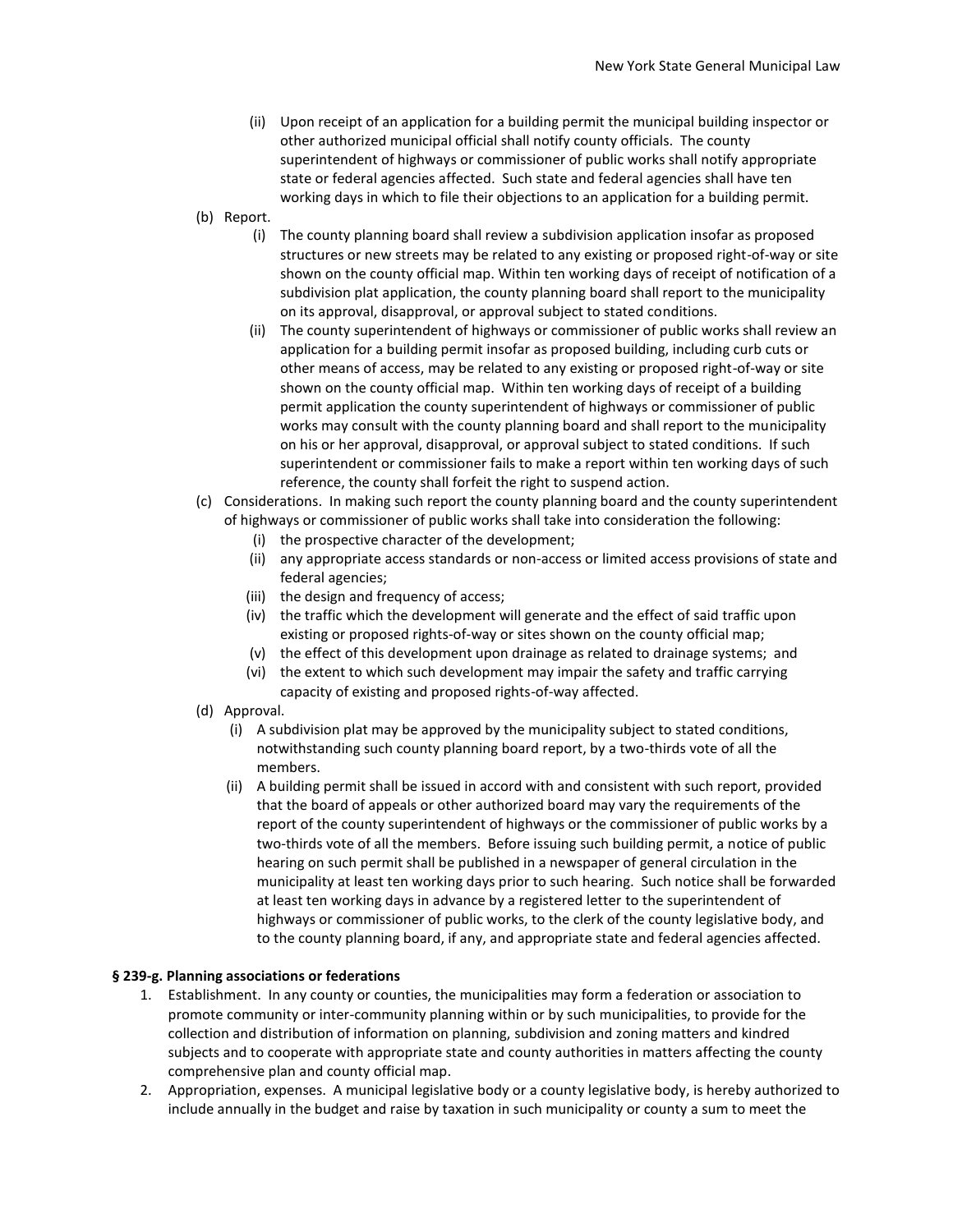actual and necessary expenses of establishing, maintaining and continuing such association or federation. Such expenses may include activities in this state for the purpose of devising practical ways and means for obtaining greater economy and efficiency in the design, layout and development of a municipality or county; for promoting the public health, safety and general welfare by means of local and intercommunity planning, subdivision and zoning activities; or for establishing and maintaining information services for the benefit of its members.

## **§ 239-h. Regional planning councils**

- 1. Legislative findings and intent. The legislature hereby finds and determines that:
	- (a) Significant decisions and actions affecting the immediate and long-range protection, enhancement, growth and development of the state and its communities are made by regional planning councils.
	- (b) Regional planning councils serve as an increasingly important resource to the state and its localities, helping to establish productive linkages between communities as well as with state and federal agencies.
	- (c) Through comprehensive planning and special studies, regional planning councils provide focus on opportunities and issues best handled on a broad geographic scale.
	- (d) The development of a regional comprehensive plan can foster cooperation among governmental agencies in the planning and implementation of capital projects. Similarly, regional comprehensive plans can promote intermunicipal cooperation in the provision of public services.
	- (e) Citizen participation is essential to the design and implementation of a regional comprehensive plan.
	- (f) The great diversity of resources and conditions that exist within and among regions requires consideration of such factors by regional planning councils.
	- (g) It is the intent of the legislature therefore, to provide a permissive and flexible framework within which regional planning councils can perform their powers and duties.
- 2. Definitions. For the purposes of this section and section two hundred thirty-nine-i of this article the term "municipality" shall mean any city, town, village or county.
- 3. Establishment of regional planning council.
	- (a) Creation. Any municipal legislative body may collaborate with the legislative body of a contiguous municipal legislative body to create a regional planning council under this article. The legislative bodies of the municipalities participating in the regional planning council shall adopt by resolution an agreement setting forth the terms and conditions of such collaboration. The regional planning council shall be considered an agency of a political subdivision or municipality for purposes of sections one hundred three, one hundred four and article eighteen of this chapter and articles six and seven of the public officers law.
	- (b) Membership. Membership and officers on such council shall be selected in a manner to be determined by the collaborating legislative bodies. In making such appointments, the collaborating legislative bodies shall include members from a broad cross section of interests within the region. Consideration should also be given to securing representation by population size, geographic location and type of municipality. The terms of membership as well as the filling of vacancies on such council shall be determined by the collaborating legislative bodies. The collaborating legislative bodies may also jointly provide for the appointment of individuals to serve as ex-officio members of the regional planning council. Said ex-officio members or their designees may participate in the deliberations of the council, but shall not have voting privileges.
	- (c) Membership of elected or appointed officials. No person shall be precluded from serving as a member of a regional planning council as appointed by a collaborating municipal legislative body pursuant to this section, because such member is an elected or appointed official of such municipality. A member of a regional planning council shall excuse himself or herself from any deliberation or vote relating to a matter or proposal before such regional planning council which is or has been the subject of a proposal, application or vote before the municipal board of which he or she is a member.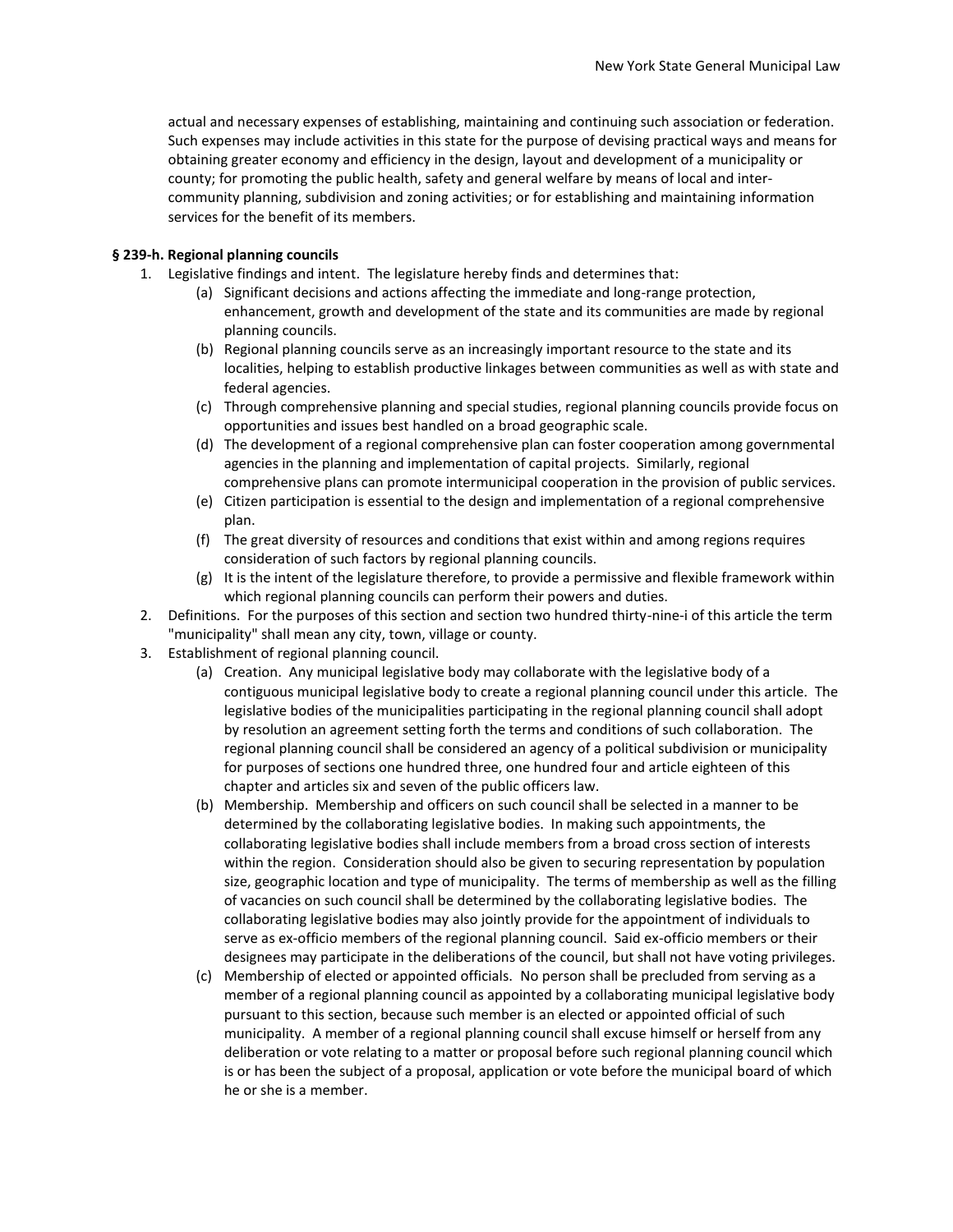- (d) Training and attendance requirements. As a condition of appointment to the regional planning council, the collaborating legislative bodies may establish training, continuing education and meeting attendance requirements for such members.
- (e) Member reimbursement. The members of such regional planning council shall receive no salary or compensation for their services as members of such council, but may be reimbursed for authorized, actual and necessary travel and expenditures.
- (f) Removal of members. The legislative body of each collaborating municipality may remove any regional planning council member which said municipal legislative body has appointed for cause and may provide by resolution for removal of any such regional planning council member for non-compliance with minimum requirements relating to meeting attendance and training as established by the collaborating legislative bodies by resolution.
- (g) By-laws. The regional planning council shall adopt by-laws governing its operation which shall be approved by the collaborating legislative bodies and shall keep a record of its resolutions, transactions, findings and determinations, which record shall be a public record.
- (h) Appropriation; expenses. Collaborating legislative bodies may, in their discretion, appropriate and raise by taxation, money for the expenses of the regional planning council; such bodies shall not be charged with any expense incurred by the regional planning council except pursuant to such appropriation. The legislative body of each collaborating municipality is authorized to provide for the payment of the moneys so appropriated for the expenses of such council to an officer of the council designated in the council by-laws to receive such moneys, provided that before any such money shall be paid to such officer, such officer shall have executed an official undertaking conditioned for the faithful performance of duties in the manner provided in section four hundred three of the county law and provided that such undertaking shall have been approved by the legislative body of each municipality. The regional planning council shall have the power and authority to employ staff, consultants and other experts and to pay for their services, and to provide for such other expenses as may be necessary and proper.
	- (i) Authority to receive and expend funds. In furtherance of the purposes of this section, the regional planning council may receive and expend public and private funds and grants from non-public foundations, agencies, corporations, and private entities and may apply for and accept grants from the federal government or the state government and enter into contracts for and agree to accept such grants, donations or subsidies in accordance with such reasonable conditions and requirements as may be imposed thereon.
- 4. Regional planning council powers and duties.
	- (a) The regional planning council shall have such of the following powers as shall be provided in the agreement among the collaborating municipalities [1]:
		- (i) conduct surveys, studies and research programs which address regional needs and improve community services;
		- (ii) distribute information resulting from such surveys, studies and programs;
		- (iii) prepare a regional comprehensive plan and any amendments thereto pursuant to section two hundred thirty-nine-i of this article;
		- (iv) consult and cooperate with appropriate state, municipal and public or private agencies in matters affecting the region, including, but not limited to the general protection, enhancement, quality of life, growth and development of the region;
		- (v) assist with transportation planning in areas of the region not served by metropolitan planning organizations created pursuant to section fifteen-a of the transportation law; and
		- (vi) conduct reviews of certain classes of planning and zoning actions by a city, town or village pursuant to sections two hundred thirty-nine-l and two hundred thirty-nine-m of this article, and review certain subdivision plats pursuant to section two hundred thirtynine-n of this article.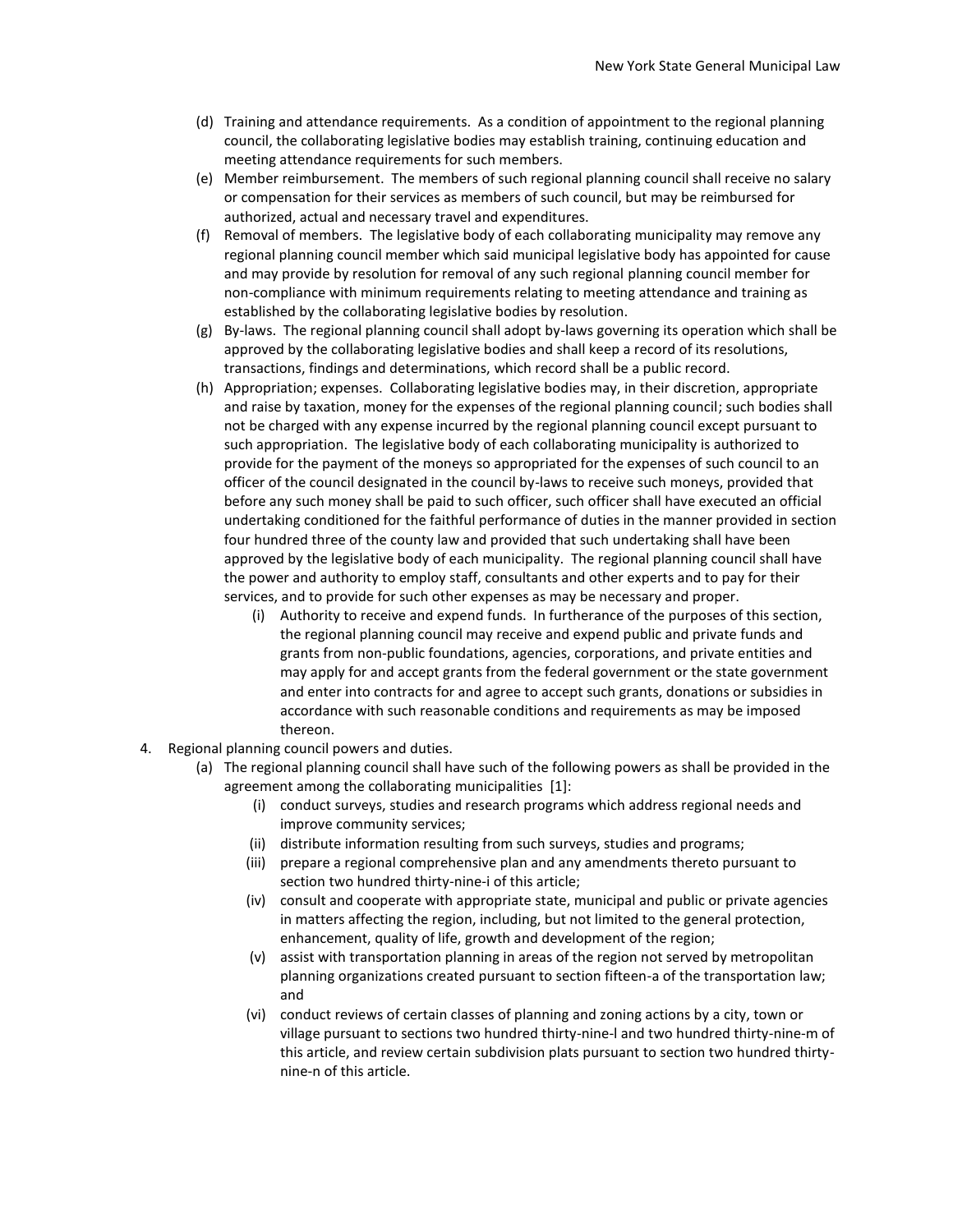- (b) A regional planning council shall not undertake any capital construction project, including but not limited to the design, acquisition, construction, improvement, reconstruction or rehabilitation of any capital asset, whether in the nature of real or personal property.
- 5. Annual report and audit. Every regional planning council shall submit an annual report to the collaborating legislative bodies and to the department of audit and control which report shall include a summary of council activities, including planning and technical services and grant and loan programs, a summary of the financial status of the council, including the annual budget as well as any federal, state and local funding and private sector financial assistance, and a summary of planned future activities as well as topics that are required in the by-laws of the regional planning council. Every regional planning council shall engage a certified public accountant to complete an annual financial audit and audit of the internal control structure of the regional planning council, a copy of which shall be included in the annual report.
- 6. Voting requirements. Every motion or resolution of a regional planning council shall require for its adoption the affirmative vote of a majority of all the members of the regional planning council.

#### **§ 239-i. Regional comprehensive plans**

- 1. Content of a regional comprehensive plan. The regional comprehensive plan may include the following topics of significance at the level of detail adapted to the special requirements of the region:
	- (a) general statements of goals, objectives, principles, policies, and standards upon which proposals for the immediate and long-range protection, enhancement, growth and development of the region are based;
	- (b) consideration of regional needs and the official plans of other government units and agencies within the region;
	- (c) the existing and proposed intensity of land uses;
	- (d) consideration of agricultural uses, historic and cultural resources, coastal and natural resources and sensitive environmental areas;
	- (e) consideration of population, demographic and socio-economic trends and future projections;
	- (f) the location and types of transportation facilities, including the reuse of abandoned transportation facilities;
	- (g) existing and proposed general location of public and private utilities and infrastructure;
	- (h) existing housing resources and future housing needs, including affordable housing;
	- (i) the present and future general location of educational and cultural facilities, historic sites, health facilities, and facilities for emergency services;
	- (j) existing and proposed recreation facilities and parkland;
	- (k) the present and potential future general location of commercial and industrial facilities;
	- (l) specific policies and strategies for improving the regional economy in coordination with other plan topics;
	- (m) proposed measures, programs, devices, and instruments to implement the goals and objectives of the various topics within the regional comprehensive plan;
	- (n) all or part of the plan of another public agency;
	- (o) any and all other items which are consistent with the protection, enhancement, orderly growth and development of the region; and
	- (p) consideration of cumulative impacts of development and other issues which promote compliance with the state environmental quality review act under article eight of the environmental conservation law and its implementing regulations.
- 2. Preparation. The regional planning council may prepare a proposed regional comprehensive plan and amendments thereto.
- 3. Environmental review. A regional comprehensive plan, and any amendment thereto, is subject to the provisions of the state environmental quality review act under article eight of the environmental conservation law and its implementing regulations. A regional comprehensive plan may be designed to also serve as, or be accompanied by, a generic environmental impact statement pursuant to the state environmental quality review act statute and regulations. No further compliance with such law is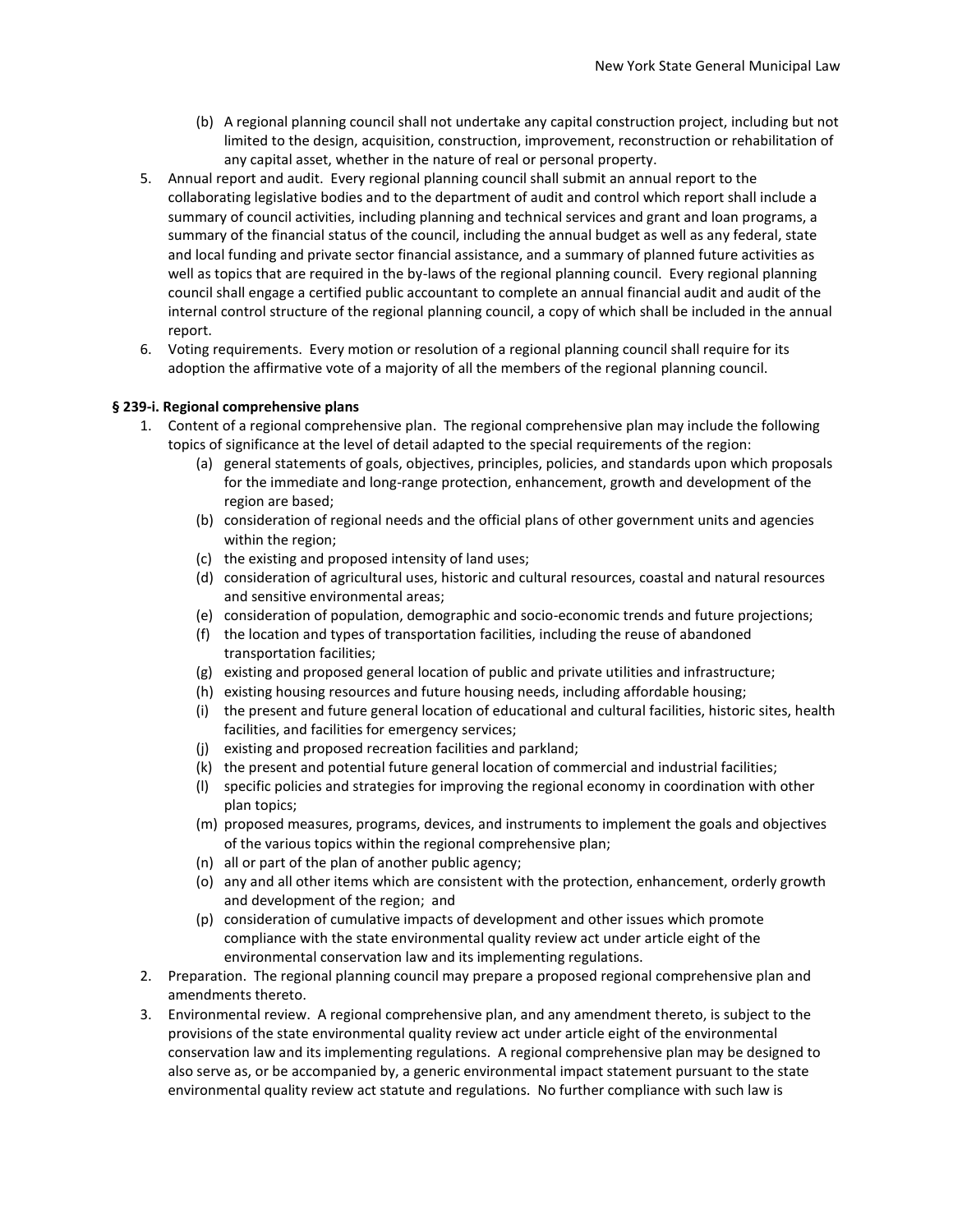required for subsequent site specific actions that are in conformance with the conditions and thresholds established for such actions in the generic environmental impact statement and its findings.

- 4. Agricultural review and coordination. A regional comprehensive plan and any amendments thereto, for a region containing all or part of an agricultural district or lands receiving agricultural assessments within its jurisdiction, shall continue to be subject to the provisions of article twenty-five-AA of the agriculture and markets law relating to the enactment and administration of local laws, ordinances, rules or regulations. A newly adopted or amended regional comprehensive plan shall take into consideration applicable county agricultural and farmland protection plans as created under article twenty-five-AAA of the agriculture and markets law.
- 5. Referrals. The regional planning council shall, prior to adoption, refer the proposed regional comprehensive plan or any amendment thereto to the collaborating municipal legislative bodies and planning boards for review and recommendation.
- 6. Public hearings; notice.
	- (a) In the event the regional planning council prepares a proposed regional comprehensive plan or amendment thereto, the regional planning council shall hold one or more public hearings in each collaborating municipality and such other meetings as it deems necessary to assure full opportunity for citizen participation in the preparation of such proposed plan or amendment, and in addition, the regional planning council shall hold one or more public hearings in each collaborating municipality prior to adoption of such proposed plan or amendment.
	- (b) Notice of a public hearing shall be published in a newspaper of general circulation in each collaborating municipality at least ten calendar days in advance of the hearing. Notice shall also be mailed to the chief executive officer and the chairperson of the planning board of each municipality at least ten days before such hearing. The proposed regional comprehensive plan or amendment thereto shall be made available for public review during said period at the office of the clerk of each collaborating municipality, and may be made available at any other place, including a public library.
- 7. Adoption. The regional planning council may adopt by resolution a regional comprehensive plan or any amendment thereto.
- 8. Filing of regional comprehensive plan. The adopted regional comprehensive plan and any amendments thereto shall be filed in the office of the clerk of each collaborating municipality.
- 9. Effect of adoption of the regional comprehensive plan. All plans for capital projects of another governmental agency on land included in the regional comprehensive plan adopted pursuant to this section shall take such plan into consideration.
- 10. Periodic review. The regional planning council shall provide, as a component of such proposed regional comprehensive plan, the maximum intervals at which the adopted plan shall be reviewed.

### **§ 239-l. Coordination of certain municipal zoning and planning actions; legislative intent and policy**

- 1. Definitions. For the purposes of this section and sections two hundred thirty-nine-m and two hundred thirty-nine-n of this article, the following terms shall apply:
	- (a) "County planning agency" means a county planning board, commission or other agency authorized by the county legislative body to review proposed actions referenced for intercommunity or county-wide considerations subject to the provisions of this section, and sections two hundred thirty-nine-m and two hundred thirty-nine-n of this article.
	- (b) "Regional planning council" means a regional planning board or agency established pursuant to the provisions of this chapter.
- 2. Intent. The purposes of this section, sections two hundred thirty-nine-m and two hundred thirty-nine-n of this article shall be to bring pertinent inter-community and county-wide planning, zoning, site plan and subdivision considerations to the attention of neighboring municipalities and agencies having jurisdiction. Such review may include inter-community and county-wide considerations in respect to the following:
	- (a) compatibility of various land uses with one another;
	- (b) traffic generating characteristics of various land uses in relation to the effect of such traffic on other land uses and to the adequacy of existing and proposed thoroughfare facilities;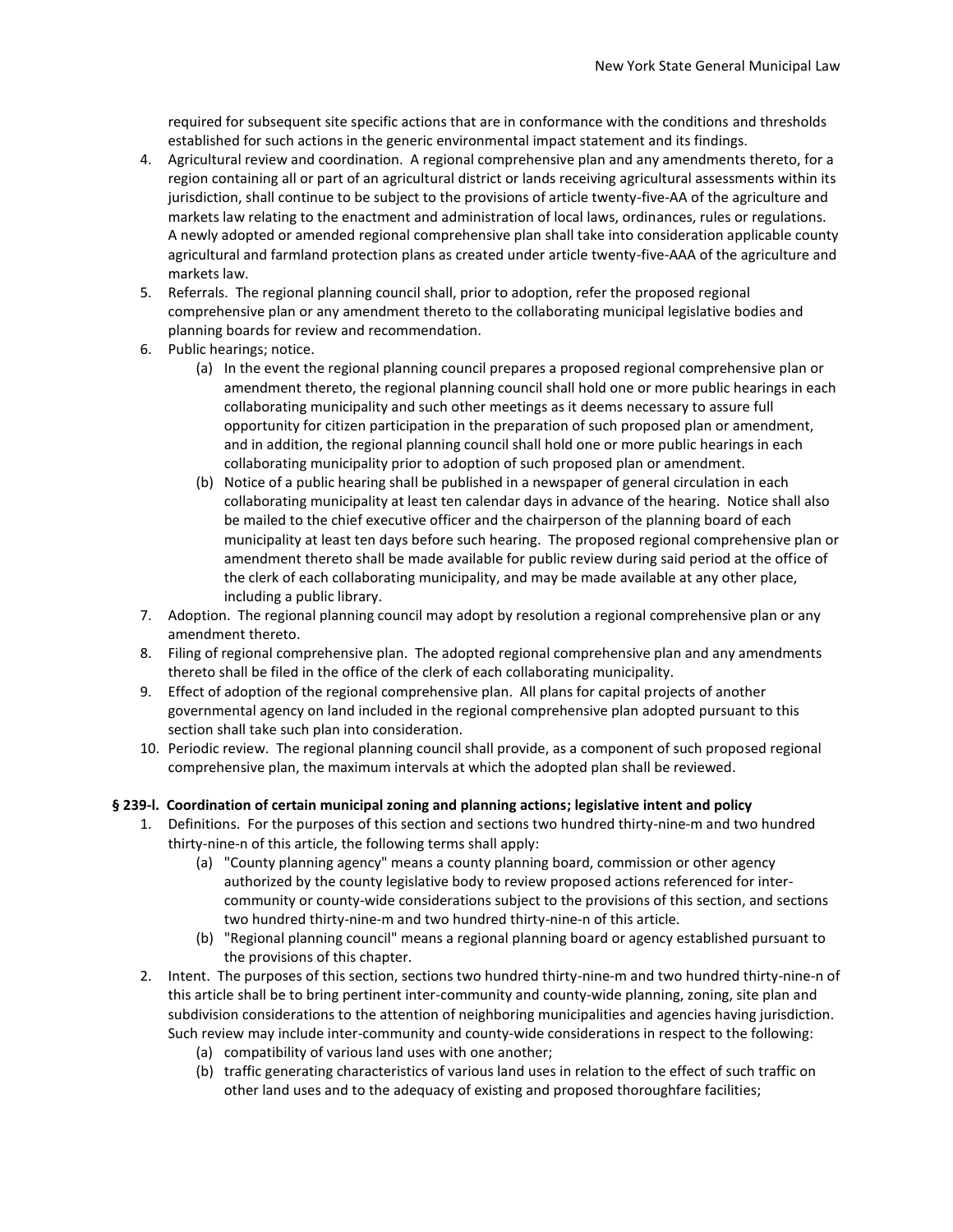- (c) impact of proposed land uses on existing and proposed county or state institutional or other uses;
- (d) protection of community character as regards predominant land uses, population density, and the relation between residential and nonresidential areas;
- (e) drainage;
- (f) community facilities;
- (g) official municipal and county development policies, as may be expressed through comprehensive plans, capital programs or regulatory measures; and
- (h) such other matters as may relate to the public convenience, to governmental efficiency, and to the achieving and maintaining of a satisfactory community environment.
- 3. Review considerations. In no way shall the review of inter-community and county-wide considerations pursuant to the provisions of this section, or pursuant to sections two hundred thirty-nine-m and two hundred thirty-nine-n of this article, preclude a county planning agency or a regional planning council from making informal comments, or supplying such technical assistance as may be requested by a municipality.

### **§ 239-m. Referral of certain proposed city, town and village planning and zoning actions to the county planning agency or regional planning council; report thereon; final action**

- 1. Definitions. As used herein:
	- (a) The term "proposed" as used in subparagraphs (ii) and (iii) of paragraph (b) of subdivision three of this section shall be deemed to include only those recreation areas, parkways, thruways, expressways, roads or highways which are shown on a county comprehensive plan adopted pursuant to section two hundred thirty-nine-d of this article or adopted on an official map pursuant to section two hundred thirty-nine-e of this article.
	- (b) The term "referring body" shall mean the city, town or village body responsible for final action on proposed actions subject to this section.
	- (c) The term "full statement of such proposed action" shall mean all materials required by and submitted to the referring body as an application on a proposed action, including a completed environmental assessment form and all other materials required by such referring body in order to make its determination of significance pursuant to the state environmental quality review act under article eight of the environmental conservation law and its implementing regulations. When the proposed action referred is the adoption or amendment of a zoning ordinance or local law, "full statement of such proposed action" shall also include the complete text of the proposed ordinance or local law as well as all existing provisions to be affected thereby, if any, if not already in the possession of the county planning agency or regional planning council. Notwithstanding the foregoing provisions of this paragraph, any referring body may agree with the county planning agency or regional planning council as to what shall constitute a "full statement" for any or all of those proposed actions which said referring body is authorized to act upon.
	- (d) The term "receipt" shall mean delivery of a full statement of such proposed action, as defined in this section, in accordance with the rules and regulations of the county planning agency or regional planning council with respect to person, place and period of time for submission. In no event shall such rule or regulation define delivery so as to require in hand delivery or delivery more than twelve calendar days prior to the county planning agency's or regional planning council's meeting date. In the absence of any such rules or regulations, "receipt" shall mean delivery in hand or by mail to the clerk of the county planning agency or regional planning council. Where delivery is made in hand, the date of receipt shall be the date of delivery. Where delivery is made by mail, the date as postmarked shall be the date of delivery. The provisions of this section shall not preclude the rules and regulations of the county planning agency or regional planning council from providing that the delivery may be a period greater than twelve days provided the referring body and the county planning agency or regional planning council agree in writing to such longer period.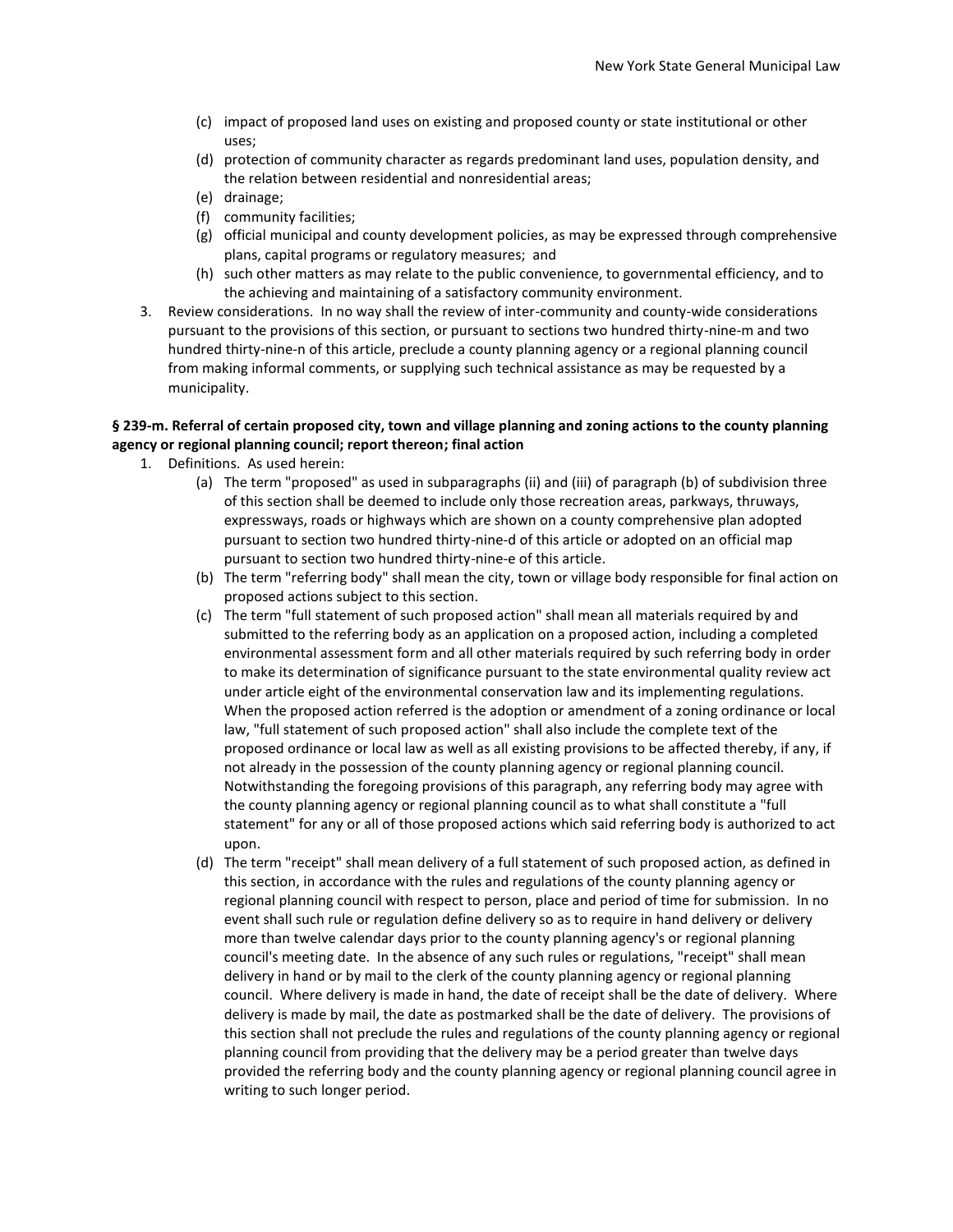- 2. Referral of proposed planning and zoning actions. In any city, town or village which is located in a county which has a county planning agency, or, in the absence of a county planning agency, which is located within the jurisdiction of a regional planning council duly created pursuant to the provisions of law, each referring body shall, before taking final action on proposed actions included in subdivision three of this section, refer the same to such county planning agency or regional planning council.
- 3. Proposed actions subject to referral.
	- (a) The following proposed actions shall be subject to the referral requirements of this section, if they apply to real property set forth in paragraph (b) of this subdivision:
		- (i) adoption or amendment of a comprehensive plan pursuant to section two hundred seventy-two-a of the town law, section 7-722 of the village law or section twenty-eighta of the general city law;
		- (ii) adoption or amendment of a zoning ordinance or local law;
		- (iii) issuance of special use permits;
		- (iv) approval of site plans;
		- (v) granting of use or area variances;
		- (vi) other authorizations which a referring body may issue under the provisions of any zoning ordinance or local law.
	- (b) The proposed actions set forth in paragraph (a) of this subdivision shall be subject to the referral requirements of this section if they apply to real property within five hundred feet of the following:
		- (i) the boundary of any city, village or town; or
		- (ii) the boundary of any existing or proposed county or state park or any other recreation area; or
		- (iii) the right-of-way of any existing or proposed county or state parkway, thruway, expressway, road or highway; or
		- (iv) the existing or proposed right-of-way of any stream or drainage channel owned by the county or for which the county has established channel lines; or
		- (v) the existing or proposed boundary of any county or state owned land on which a public building or institution is situated; or
		- (vi) the boundary of a farm operation located in an agricultural district, as defined by article twenty-five-AA of the agriculture and markets law, except this subparagraph shall not apply to the granting of area variances.
	- (c) The county planning agency or regional planning council may enter into an agreement with the referring body or other duly authorized body of a city, town or village to provide that certain proposed actions set forth in this subdivision are of local, rather than inter-community or countywide concern, and are not subject to referral under this section.
- 4. County planning agency or regional planning council review of proposed actions; recommendation, report.
	- (a) The county planning agency or regional planning council shall review any proposed action referred for inter-community or county-wide considerations, including but not limited to those considerations identified in section two hundred thirty-nine-l of this article. Such county planning agency or regional planning council shall recommend approval, modification, or disapproval, of the proposed action, or report that the proposed action has no significant countywide or inter-community impact.
	- (b) Such county planning agency or regional planning council, or an authorized agent of said agency or council, shall have thirty days after receipt of a full statement of such proposed action, or such longer period as may have been agreed upon by the county planning agency or regional planning council and the referring body, to report its recommendations to the referring body, accompanied by a statement of the reasons for such recommendations. If such county planning agency or regional planning council fails to report within such period, the referring body may take final action on the proposed action without such report. However, any county planning agency or regional planning council report received after thirty days or such longer period as may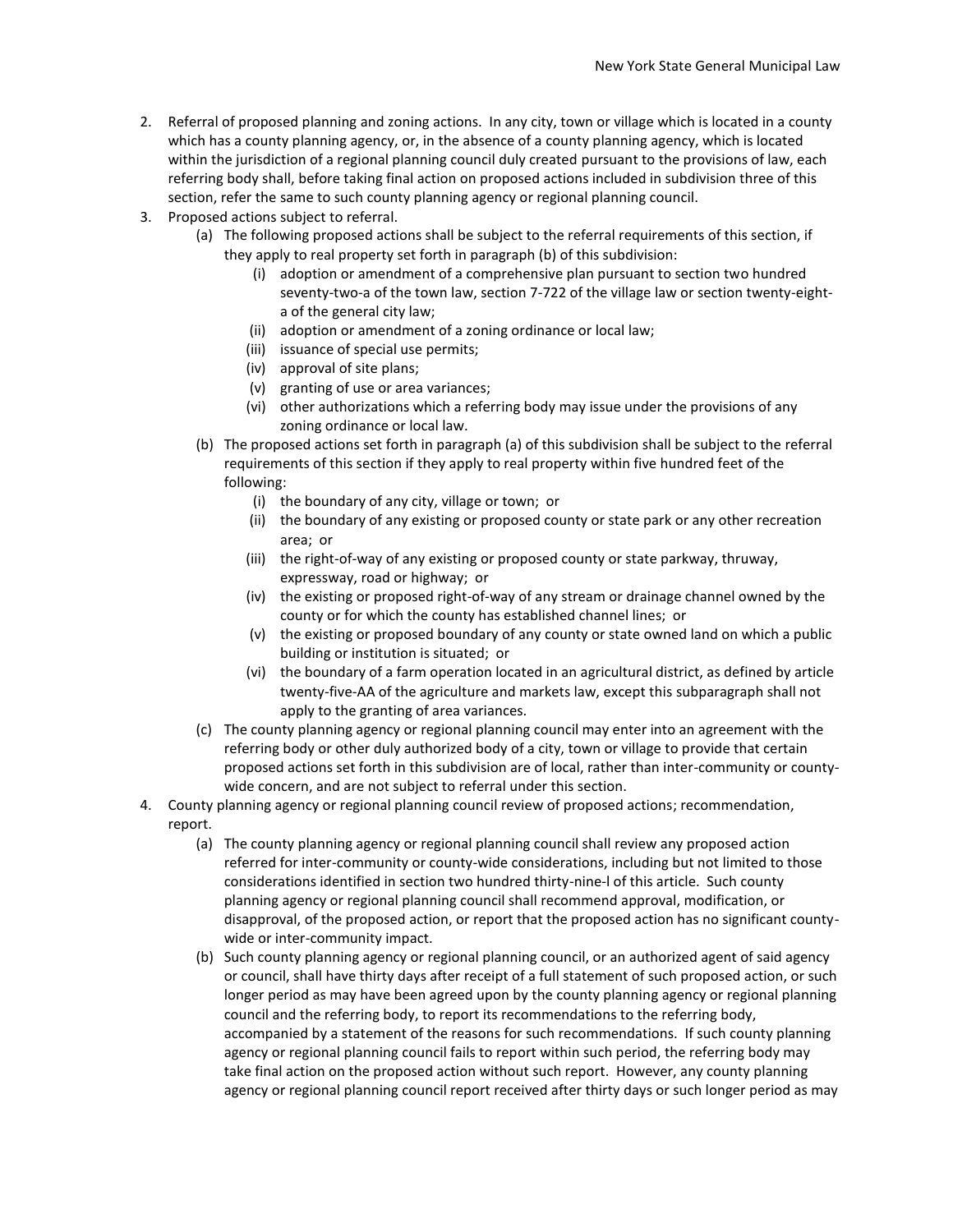have been agreed upon, but two or more days prior to final action by the referring body, shall be subject to the provisions of subdivision five of this section.

- 5. Extraordinary vote upon recommendation of modification or disapproval. If such county planning agency or regional planning council recommends modification or disapproval of a proposed action, the referring body shall not act contrary to such recommendation except by a vote of a majority plus one of all the members thereof.
- 6. Report of final action. Within thirty days after final action, the referring body shall file a report of the final action it has taken with the county planning agency or regional planning council. A referring body which acts contrary to a recommendation of modification or disapproval of a proposed action shall set forth the reasons for the contrary action in such report.

# **§ 239-n. Referral of certain proposed subdivision plats to the county planning agency or regional planning council; report thereon; final action**

- 1. Definitions. As used herein:
	- (a) The term "proposed" as used in subparagraphs (ii) and (iii) of paragraph (a) of subdivision three of this section shall be deemed to include only those recreation areas, parkways, thruways, expressways, roads or highways which are shown on a county comprehensive plan, adopted pursuant to subdivision seven of section two hundred thirty-nine-d of this article, or shown on an official map adopted pursuant to section two hundred thirty-nine-e of this article.
	- (b) The term "undeveloped plat" shall mean those plats already filed in the office of the clerk of the county in which such plat is located where twenty percent or more of the lots within the plat are unimproved unless existing conditions, such as poor drainage, have prevented their development.
	- (c) The term "referring body" shall mean the city, town or village body authorized by a municipal legislative body to approve preliminary or final plats or to approve the development of undeveloped plats and/or plats already filed in the office of the county clerk.
- 2. Referral of proposed plats. In any city, town or village which is located in a county which has a county planning agency authorized by the county legislative body to review preliminary or final plats or to approve the development of undeveloped plats, the clerk of the municipal planning agency, upon receipt of application for preliminary and/or final approval of a subdivision plat or proposal to develop an undeveloped plat and/or plats already filed in the office of the county clerk, shall refer certain of such plats to the county planning agency. In the absence of a county planning agency, the county legislative body may authorize a regional planning council whose geographic area includes the county, to perform the review functions prescribed herein.
- 3. Plats subject to referral.
	- (a) The following applications for approval of preliminary or final plats and undeveloped plats shall be subject to the referral requirements of this section, if the application applies to real property within five hundred feet of the following:
		- (i) the boundary of any city, village, or town; or
		- (ii) the boundary of any existing or proposed county or state park or other recreation area; or
		- (iii) the right-of-way of any existing or proposed county or state parkway, thruway, expressway, road or highway; or
		- (iv) the existing or proposed right-of-way of any stream or drainage channel owned by the county or for which the county has established channel lines; or
		- (v) the existing or proposed boundary of any county or state owned land on which a public building or institution is situated; or
		- (vi) the boundary of a farm operation located in an agricultural district, as defined by article twenty-five-AA of the agriculture and markets law.
	- (b) The county planning agency or regional planning council may enter into an agreement with the referring body or other duly authorized body of a city, town or village to provide that certain proposed plats are of local, rather than inter-community or county-wide concern, and are not subject to referral under this section.